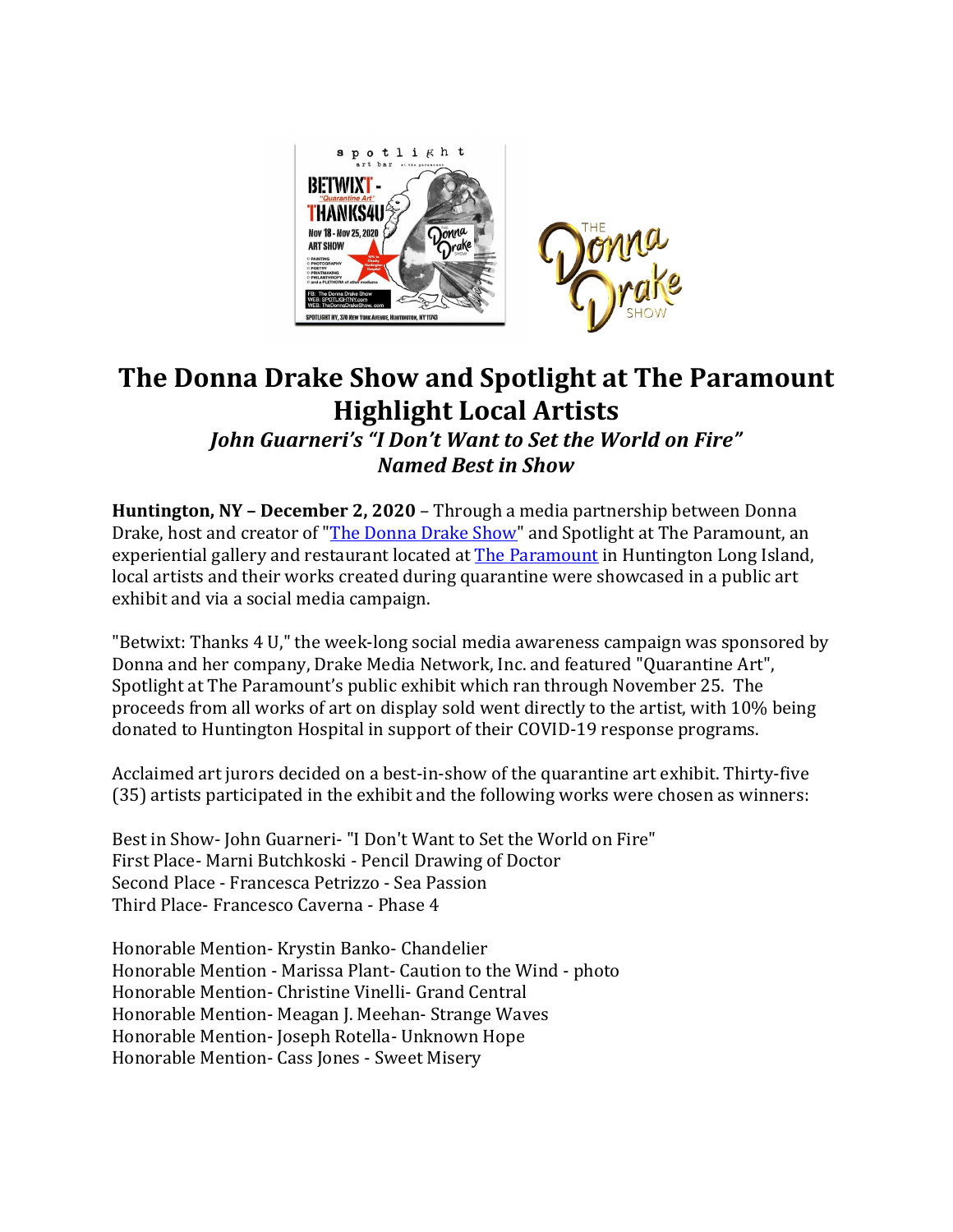Acclaimed art jurors for "Betwixt: Thanks 4 U" include:

- **Charles A. Riley II, PhD,** the director of the Nassau County Museum of Art and the author of thirty-seven books on the arts, cultural history, business and politics, including Color Codes, Free as Gods, The Saints of Modern Art, The Art of Lincoln Center and The Jazz Age in France. The former editor of Art & Auction magazine, Dr. Riley has curated several exhibitions in galleries and museums in Asia, Europe and the United States. He is a professor at Clarkson University and a jurist on public art selection committees.
- **Susan Gatti** is a multi-disciplinary artist whose work includes oil painting, filmmaking and figure sculpting. Her oil and acrylic paintings range from figurative scenes depicting the hustle of New York City to the relaxed, salty long island beaches she calls home. She is also the founder of QUE Productions, creating story-driven content which have garnered in over a dozen Telly awards for TV commercials, corporate videos, animations and documentary film.
- **Gina Piccirilli Hayden** an award-winning artist, is best known for her ceramic sculptures. Her classical Fine Art education and extensive background as a Trompel'oeil artist helped her develop self-taught techniques rarely achieved in the clay sculpture world. Gina's fascination with nature and its frailty is the basis for the symbolism she sculpts. Named one of the top 40 artists in the country by Art News for two consecutive years, Gina's work is highly sought after by collectors around the globe.
- **Steve Zaluski** is an international artist who creates paintings, mobiles and outdoor kinetic sculptures. His welded bronze and aluminum works have been installed in corporate locations, private collections, shopping centers, hospital systems and public gardens around the world.

"Thank you to all of the artists who have participated in the exhibition. We are so very thankful for everything Donna Drake has done to bring these opportunities to the local artistic community. Congratulations to John Guarneri for this amazing honor," said Krystin Banko, Spotlight at The Paramount Curator.

Said Drake, "We wanted to do our part to show our support for the visual arts, especially during this challenging time. We're excited we were able to partner with Spotlight at The Paramount and highlight great artists while giving back to the local community."

More info available Facebook and Instagram @spotlightnyart and on The Donna Drake Show Facebook page.

## **About The Donna Drake Show:**